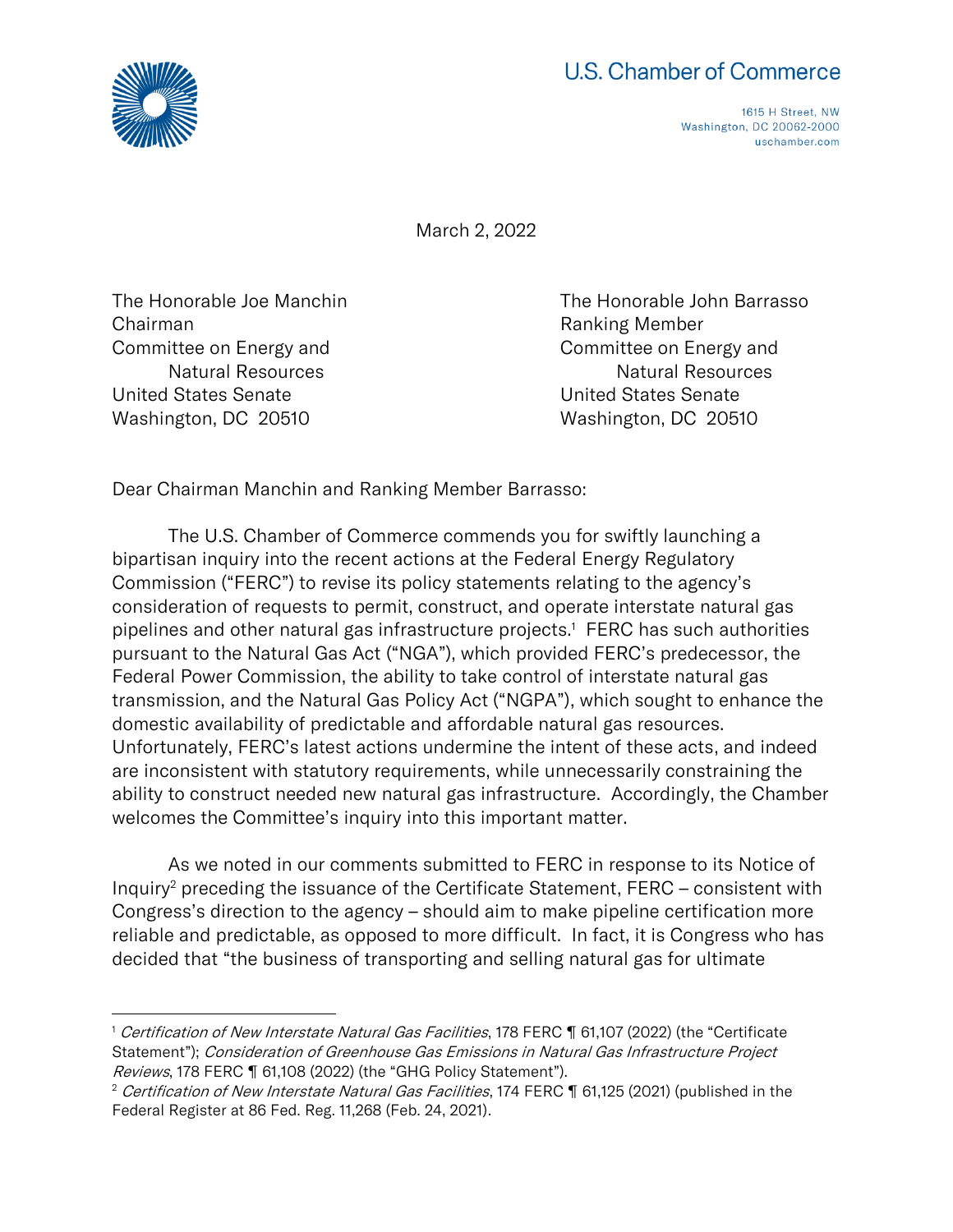distribution to the public is affected with a public interest,"<sup>3</sup> and the U.S. Supreme Court which has held that the purpose of the NGA is to "encourage the orderly development of plentiful supplies of . . . natural gas at reasonable prices."<sup>4</sup>

The Certificate Statement and the GHG Policy Statement mark a significant departure from these clear Congressional and legal mandates. They instead elevate associated environmental factors well above the economic factors that previously guided FERC's analysis of the public interest and public convenience and necessity under sections 3 and 7 of the Natural Gas Act, respectively. While FERC asserts that it is seeking to bring greater structure and predictability to its evaluation of pipeline certification requests, the Certificate Statement and GHG Policy Statement undermine these goals.

Today's FERC is dramatically departing from its prior natural gas infrastructure review policies. Instead of enhancing certainty and providing clarification of FERC's certificate evaluations, FERC has undermined investor reliance on market need and competition, essentially jettisoning the benefits of free enterprise and substituting it with a novel interpretation of the NGA that is driven by political winds. FERC has also unilaterally expanded the NGA's "public interest" standard to now include climate change which, while an important consideration, is inconsistent with FERC's statutory obligations under the NGA. FERC also sets forth its expectation that the majority of new natural gas infrastructure proposals will now be subject to the more timeconsuming analysis attendant to the development of an Environmental Impact Statement rather than the alternative environmental assessment under NEPA that had previously served to streamline some project reviews.

Moreover, FERC now expresses its intention to evaluate the end-use of natural gas as a factor determinative of project need and goes even further to effectively mandate the mitigation of upstream and downstream greenhouse gas emissions potentially attributable to a project. These changes are inconsistent with the NGA's strictures and are inadequately supported for purposes of the Administrative Procedure Act which, *inter alia*, requires FERC to engage in reasoned decisionmaking. While the Chamber is strongly supportive of greenhouse gas emission reduction efforts that are consistent with the pace of innovation and legally appropriate, the GHG Policy Statement misses the fact that natural gas has been the biggest domestic driver of such emission reductions. Instead, FERC is now treating natural gas as a nuisance that should be avoided.

<sup>3</sup> 15 U.S.C. § 717(a).

<sup>4</sup> Nat'l Ass'n for Advancement of Colored People v. Fed. Power Comm'n, 425 U.S. 662, 670 (1976) ("NAACP"); see also New Fortress Energy LLC, 174 FERC ¶ 61,207 at P 11 (2021) (C. Danly, dissenting) (providing that prudence counsels the Commission to avoid "creat[ing] obstacles to the development of the very industries we are charged with encouraging and overseeing").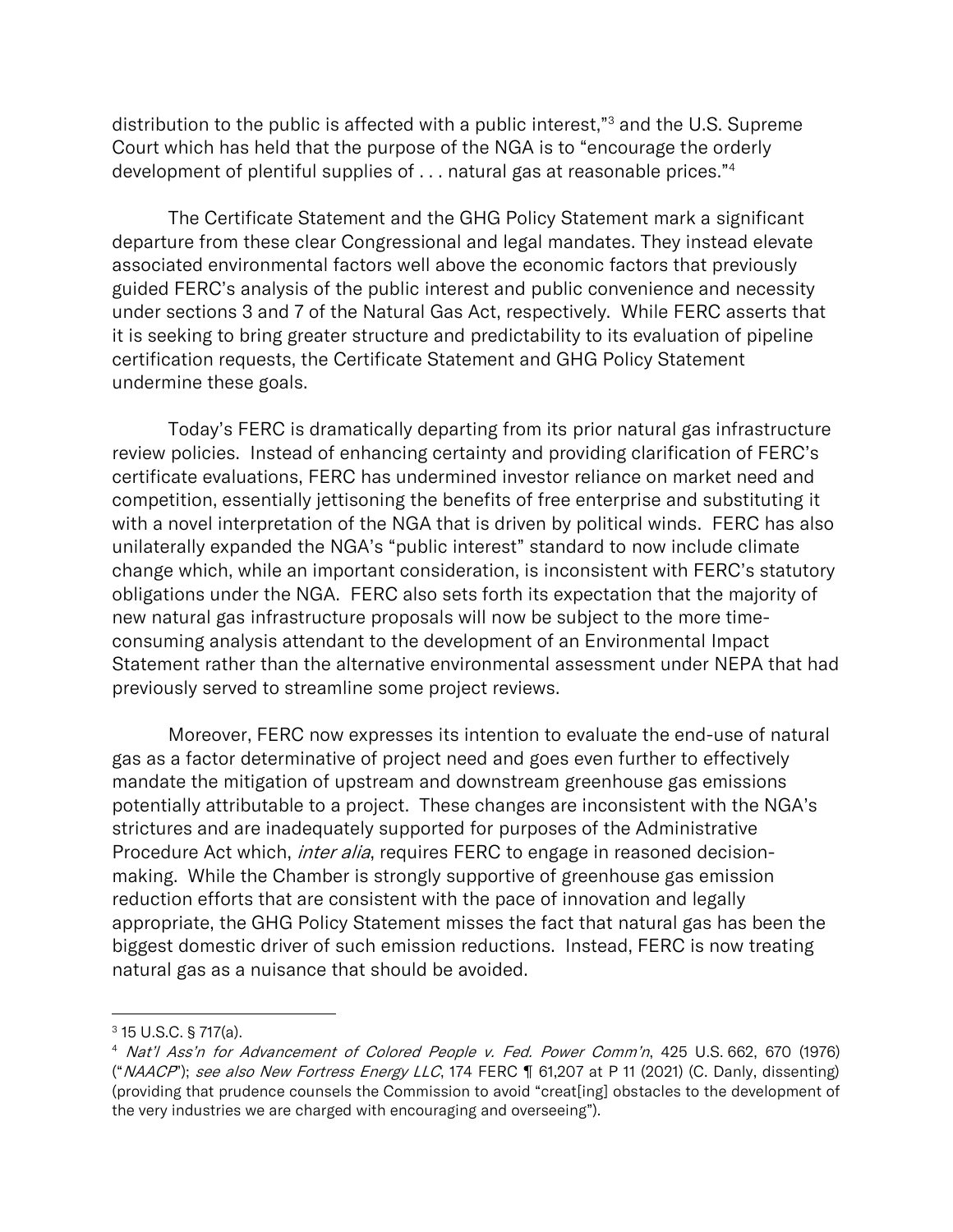Tellingly, this is not a unanimous decision of FERC's five commissioners, thereby undermining its durability from the start. Instead, Commissioner Danly rightly recognizes that the Certificate Statement "contravenes the purpose of the NGA,"<sup>5</sup> and that the GHG Policy Statement is "irredeemably flawed" and "unlawful because it is illogical, arrogates to the Commission power it does not have, and it violates the NGA, NEPA and the Commission's and the Council on Environmental Quality's regulations."<sup>6</sup> Commissioner Christie additionally states that the FERC majority is "arrogat[ing] to itself the power to rewrite both the [NGA] and [NEPA], a power that *only* the elected legislators in Congress can exercise," and that the new certification guidelines are therefore "wrong as both law and policy."7

Perhaps the most prescient indication of the controlling congressional intent was spoken by President Carter when he signed into law the NGPA in 1978. Specifically, he stated:

This act will for the first time provide a uniform national market for natural gas, with adequate incentives for producers to increase their production in a sustained and dependable and efficient way, and also to guarantee consumers increased long-range supplies of this valuable source of energy and also with predictable and moderate price increases.<sup>8</sup>

FERC's recent actions and pronouncements in the Certificate Statement and GHG Policy Statement stand in stark contrast to President Carter's recognition of the value and benefit of natural gas for the economy and national security.

The Chamber recognizes the importance of fostering a diverse set of energy resources to address climate change and maintain our economic competitiveness. The shale revolution was enabled by market innovation that created thousands of jobs and lowered the cost of natural gas. Contrary to the apparent view of the FERC majority, natural gas has actually driven the greenhouse gas emissions reductions achieved over the last decade. Shale development has also put the United States in a strong competitive position of energy security while leading the clean energy transition. In 2019, the United States became a net total energy exporter for the first time since 1952. It is important that we work to build upon and expand this important

<sup>&</sup>lt;sup>5</sup> Certificate Statement at P 2 (C. Danly, dissenting).

<sup>&</sup>lt;sup>6</sup> GHG Policy Statement at P 2 (C. Danly, dissenting).

<sup>7</sup> Certificate Statement at P 2-3 (C. Christie, dissenting) (emphasis in original).

<sup>8</sup> National Energy Bills Remarks on Signing H.R. 4018, H.R. 5263, H.R. 5037, H.R. 5146, and H.R. 5289 Into Law, available at [https://www.presidency.ucsb.edu/documents/national-energy-bills-remarks](https://www.presidency.ucsb.edu/documents/national-energy-bills-remarks-signing-hr-4018-hr-5263-hr-5037-hr-5146-and-hr-5289-into-law)[signing-hr-4018-hr-5263-hr-5037-hr-5146-and-hr-5289-into-law](https://www.presidency.ucsb.edu/documents/national-energy-bills-remarks-signing-hr-4018-hr-5263-hr-5037-hr-5146-and-hr-5289-into-law) (emphasis added).